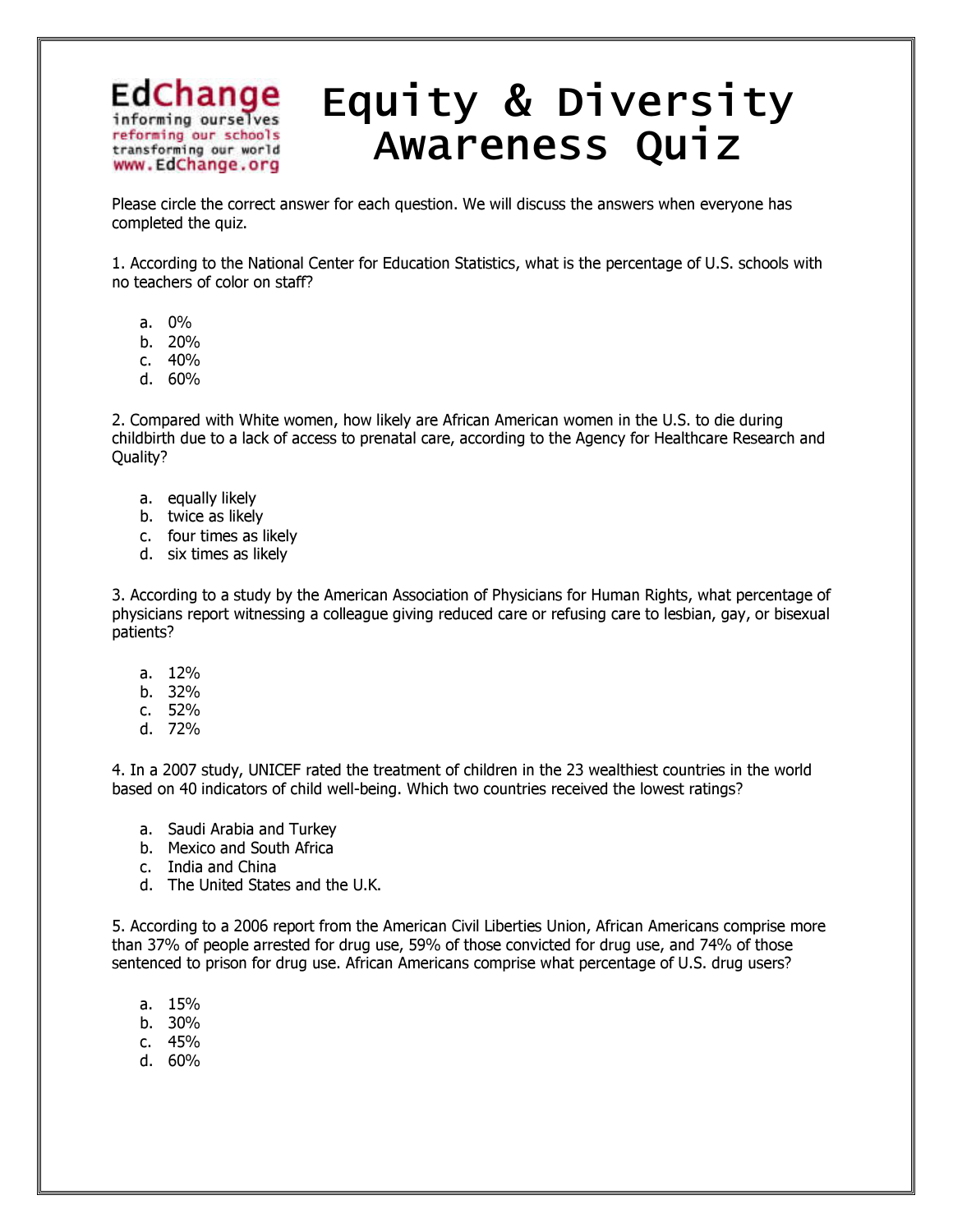6. The U.S. military budget is by far the highest of any country in the world. How much higher is the U.S. military budget than that of China, the world's second biggest military spender?

- a. 1.5 times higher
- b. 4 times higher
- c. 7 times higher
- d. 9.5 times higher

7. Compared with their U.S.-born peers, how likely are immigrant men in the U.S., ages 18-39, to be in jail or prison, according to a 2008 report from the Immigration Policy Center?

- a. 15 times more likely
- b. 5 times more likely
- c. equally likely
- d. 5 times less likely

8. According to the U.S. Census Bureau, the median annual income for U.S. white men, 25 years or older, who have earned graduate degrees, is \$80,000. What are the median annual incomes for Latina and Native American women, 25 years or older, who have earned graduate degrees?

- a. \$80,000 and \$80,000
- b. \$70,000 and \$68,000, respectively
- c. \$60,000 and \$62,000, respectively
- d. \$50,000 and \$40,000, respectively

9. According to UNICEF, the wealth of the three richest people in the world is roughly equal to the combined Gross Domestic Product of:

- a. the 8 poorest countries
- b. the 28 poorest countries
- c. the 48 poorest countries
- d. the 68 poorest countries

10. Powder cocaine (largely used by wealthy people) and crack cocaine (largely used by economically disadvantaged people) contain roughly the same amount of the drug per gram. Under federal law, how much of these substances must an individual be convicted of possessing to be sentenced to a mandatory minimum of five years in prison?

- a. 500 grams of powder or crack cocaine
- b. 50 grams of powder or 5 grams of crack cocaine
- c. 500 grams of powder or 5 grams of crack cocaine
- d. 5 grams of powder or crack cocaine

11. According to the U.S. Census Bureau, how many U.S. citizens are millionaires?

- a. roughly 2,600,000
- b. roughly 1,000,000
- c. roughly 500,000
- d. roughly 150,000

2

© Paul C. Gorski and EdChange http://www.EdChange.org